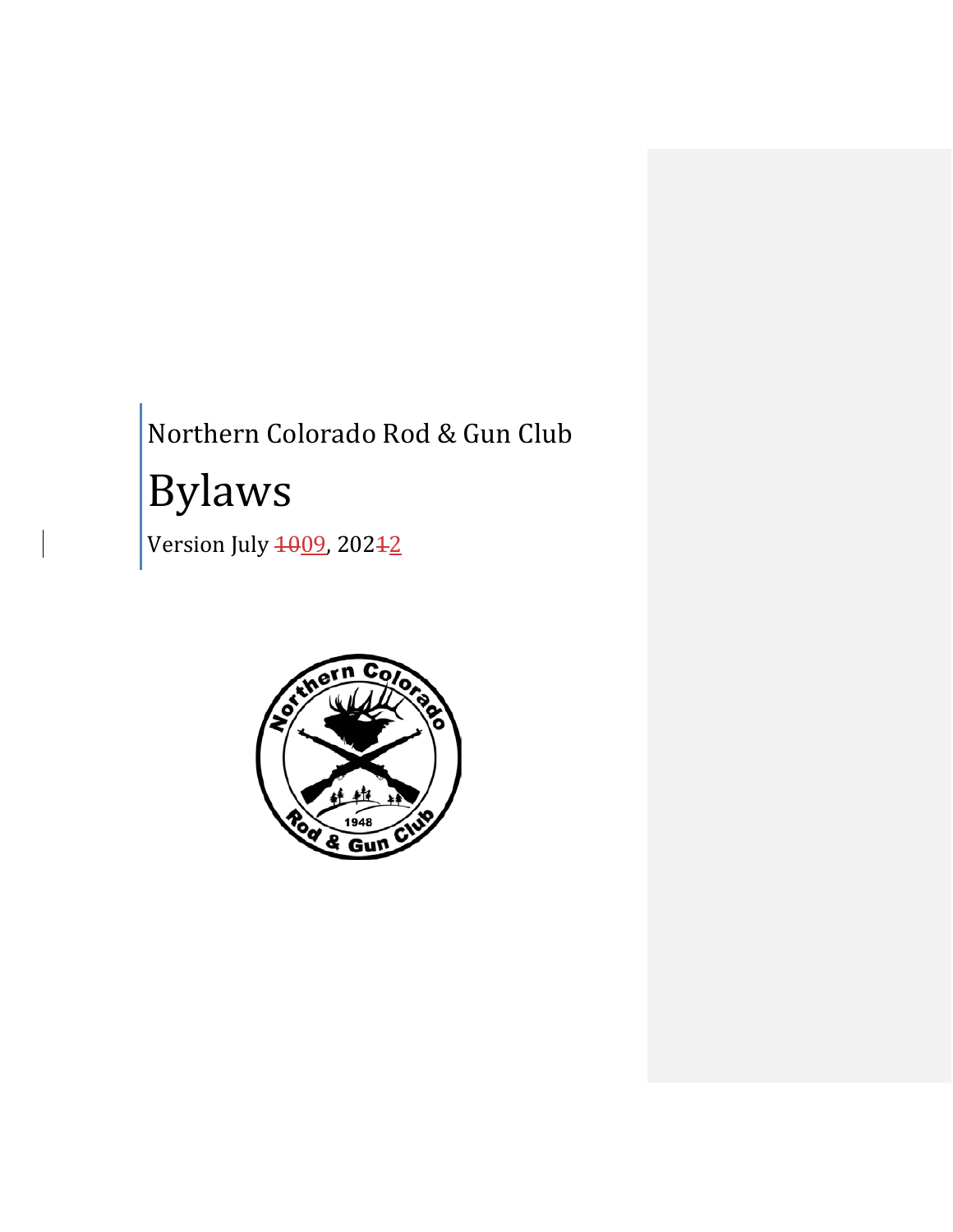# <span id="page-1-0"></span>**Summary of Changes – 2022**

- 1) Removed "written notice" in Article III, Section 6-H-1 and changed the notification methods
- 2) Removed "written notice" in Article V, Section 3 and changed the notification methods
- 3) Added article XI Indemnification Section
- 4) Made various numbering, grammarical, spelling, punctuation and font standardization changes throughout the document

# **Summary of Changes – 2021**

- 1) Clarify Board positions and terminology as well as responsibilities to align with The Colorado Revised Nonprofit Corporation Act (CRNCA) and Insurance coverage parameters.
- 2) Various grammar, punctuation and font standardization changes throughout the document.

# **Summary of Changes - 2019**

- 1) Clarify eligibility added a way for the Board to reject an application for membership, for cause.
- 2) Update the procedures for violation notices and responses to include timeframes.

# **Summary of Changes - 2018**

- 3) Clarify the maximum number of memberships.
- 4) Offer only Household memberships going forward.
- 5) Add the required IRS language regarding 501(c)(7) Clubs.
- 6) Increase the number of guests per year and require them to sign a waiver, agree to follow the Range Safety Rules and wear a badge.
- 7) Codify the fiscal year of the Club.
- 8) Remove outdated "trust and surety bond" language.
- 9) Clarify when Bylaw amendments can be made (e.g., Annual or Special Meetings).
- 10) Discontinue mailing Bylaws changes to current members or current Bylaws to new members in favor of using the Club's newsletter and website.
- 11) Various grammar, punctuation and font standardization changes throughout the document.

**Formatted:** Font: 12 pt, Not Bold **Formatted:** Numbered + Level: 1 + Numbering Style: 1, 2, 3, … + Start at: 1 + Alignment: Left + Aligned at: 0.07" + Indent at: 0.32"

**Formatted:** Font: 12 pt, Not Bold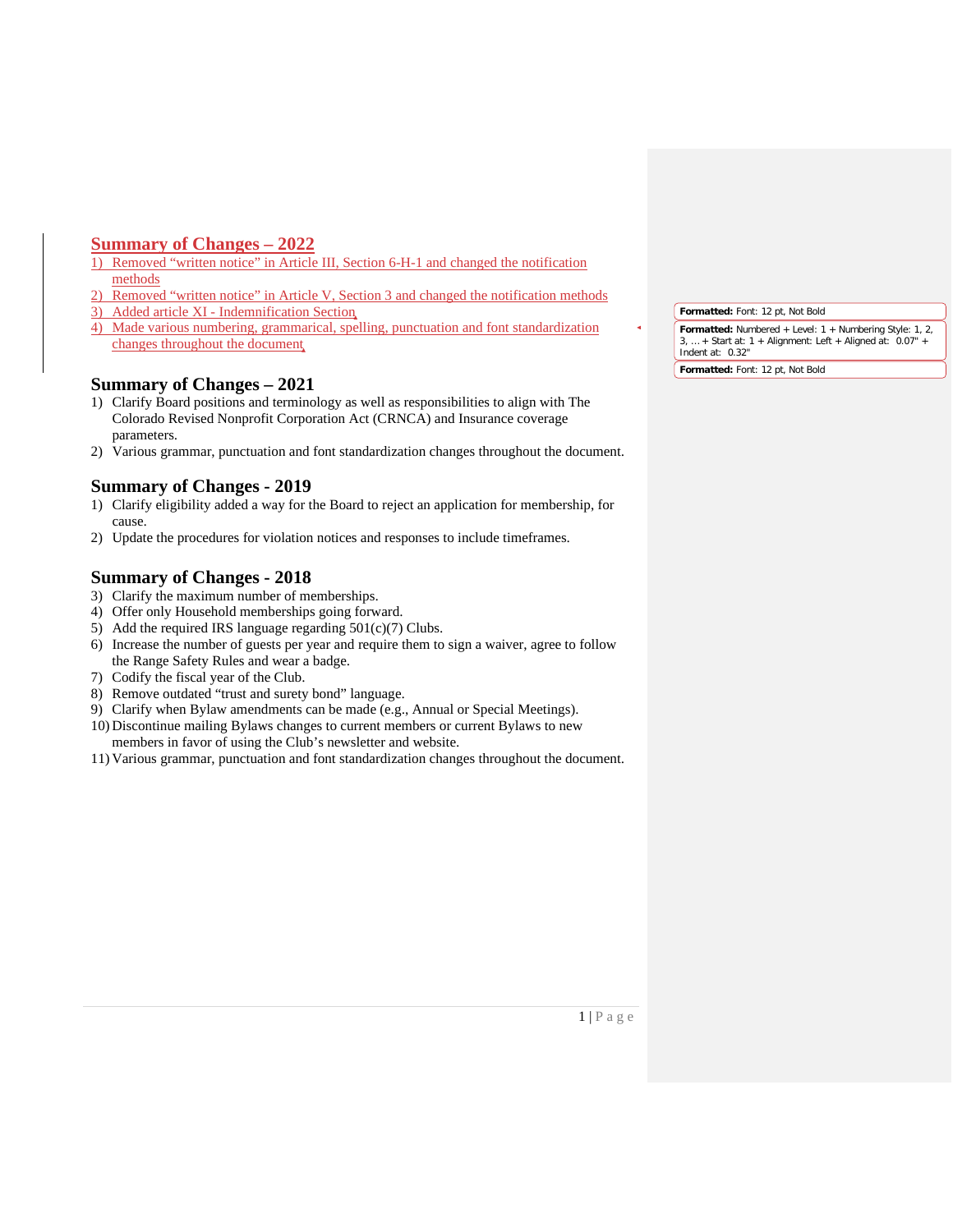# <span id="page-2-0"></span>**Table of Contents**

| Article III --- Membership 3                    |  |
|-------------------------------------------------|--|
|                                                 |  |
|                                                 |  |
| Section 3. Types of Membership 4                |  |
| <b>Section 4. Rights, Privileges and</b>        |  |
| Section 5. Voting Membership 5                  |  |
| Section 6. Expiration, Suspension and           |  |
|                                                 |  |
|                                                 |  |
|                                                 |  |
|                                                 |  |
| <b>Section 2. General Membership Meetings 6</b> |  |
|                                                 |  |
|                                                 |  |
| Article VI --- Board of Directors7              |  |
|                                                 |  |
|                                                 |  |
|                                                 |  |
|                                                 |  |
|                                                 |  |
|                                                 |  |
|                                                 |  |
| <b>Section 8. Nomination and Election</b>       |  |
|                                                 |  |
| <b>Section 9. Suspension or Removal of</b>      |  |
|                                                 |  |
| Section 11. Voting by Mail / Telephone /        |  |
| Section 12. Compensation of Directors 9         |  |
| <b>Article VII --- Executive Committee 9</b>    |  |
|                                                 |  |
|                                                 |  |
|                                                 |  |

| <b>Article VIII --- Officers </b> 9<br>Section 1. Number and Election9<br><b>Section 2. Powers and Duties10</b><br><b>Section 3. Duties of Appointed Officers11</b><br>Section 5. Suspension and Removal12<br><b>Article IX --- Elected and Appointed</b><br>Section 1. Elected Positions 13<br>Section 2. Appointed Positions  13<br>Section 4. Suspension and Removal13<br><b>Article X--- Committees 13</b><br>Section 1. Standing Committees 13<br>Section 2. Special Committees 14<br>Section 3. Reporting Committees 14<br>Article XI--- Finance13<br>Article XII--- Voting 15<br>Article XIII--- Parliamentary Rules15<br>Article XV--- Dissolution16<br><b>Article XVI--- Bylaw Amendments16</b> |  |
|----------------------------------------------------------------------------------------------------------------------------------------------------------------------------------------------------------------------------------------------------------------------------------------------------------------------------------------------------------------------------------------------------------------------------------------------------------------------------------------------------------------------------------------------------------------------------------------------------------------------------------------------------------------------------------------------------------|--|
|                                                                                                                                                                                                                                                                                                                                                                                                                                                                                                                                                                                                                                                                                                          |  |
|                                                                                                                                                                                                                                                                                                                                                                                                                                                                                                                                                                                                                                                                                                          |  |
|                                                                                                                                                                                                                                                                                                                                                                                                                                                                                                                                                                                                                                                                                                          |  |
|                                                                                                                                                                                                                                                                                                                                                                                                                                                                                                                                                                                                                                                                                                          |  |
|                                                                                                                                                                                                                                                                                                                                                                                                                                                                                                                                                                                                                                                                                                          |  |
|                                                                                                                                                                                                                                                                                                                                                                                                                                                                                                                                                                                                                                                                                                          |  |
|                                                                                                                                                                                                                                                                                                                                                                                                                                                                                                                                                                                                                                                                                                          |  |
|                                                                                                                                                                                                                                                                                                                                                                                                                                                                                                                                                                                                                                                                                                          |  |
|                                                                                                                                                                                                                                                                                                                                                                                                                                                                                                                                                                                                                                                                                                          |  |
|                                                                                                                                                                                                                                                                                                                                                                                                                                                                                                                                                                                                                                                                                                          |  |
|                                                                                                                                                                                                                                                                                                                                                                                                                                                                                                                                                                                                                                                                                                          |  |
|                                                                                                                                                                                                                                                                                                                                                                                                                                                                                                                                                                                                                                                                                                          |  |
|                                                                                                                                                                                                                                                                                                                                                                                                                                                                                                                                                                                                                                                                                                          |  |
|                                                                                                                                                                                                                                                                                                                                                                                                                                                                                                                                                                                                                                                                                                          |  |
|                                                                                                                                                                                                                                                                                                                                                                                                                                                                                                                                                                                                                                                                                                          |  |
|                                                                                                                                                                                                                                                                                                                                                                                                                                                                                                                                                                                                                                                                                                          |  |
|                                                                                                                                                                                                                                                                                                                                                                                                                                                                                                                                                                                                                                                                                                          |  |
|                                                                                                                                                                                                                                                                                                                                                                                                                                                                                                                                                                                                                                                                                                          |  |
|                                                                                                                                                                                                                                                                                                                                                                                                                                                                                                                                                                                                                                                                                                          |  |
|                                                                                                                                                                                                                                                                                                                                                                                                                                                                                                                                                                                                                                                                                                          |  |
|                                                                                                                                                                                                                                                                                                                                                                                                                                                                                                                                                                                                                                                                                                          |  |
|                                                                                                                                                                                                                                                                                                                                                                                                                                                                                                                                                                                                                                                                                                          |  |
|                                                                                                                                                                                                                                                                                                                                                                                                                                                                                                                                                                                                                                                                                                          |  |
|                                                                                                                                                                                                                                                                                                                                                                                                                                                                                                                                                                                                                                                                                                          |  |
|                                                                                                                                                                                                                                                                                                                                                                                                                                                                                                                                                                                                                                                                                                          |  |
|                                                                                                                                                                                                                                                                                                                                                                                                                                                                                                                                                                                                                                                                                                          |  |
|                                                                                                                                                                                                                                                                                                                                                                                                                                                                                                                                                                                                                                                                                                          |  |
|                                                                                                                                                                                                                                                                                                                                                                                                                                                                                                                                                                                                                                                                                                          |  |
|                                                                                                                                                                                                                                                                                                                                                                                                                                                                                                                                                                                                                                                                                                          |  |

 $2 | P \text{ a } g \text{ e }$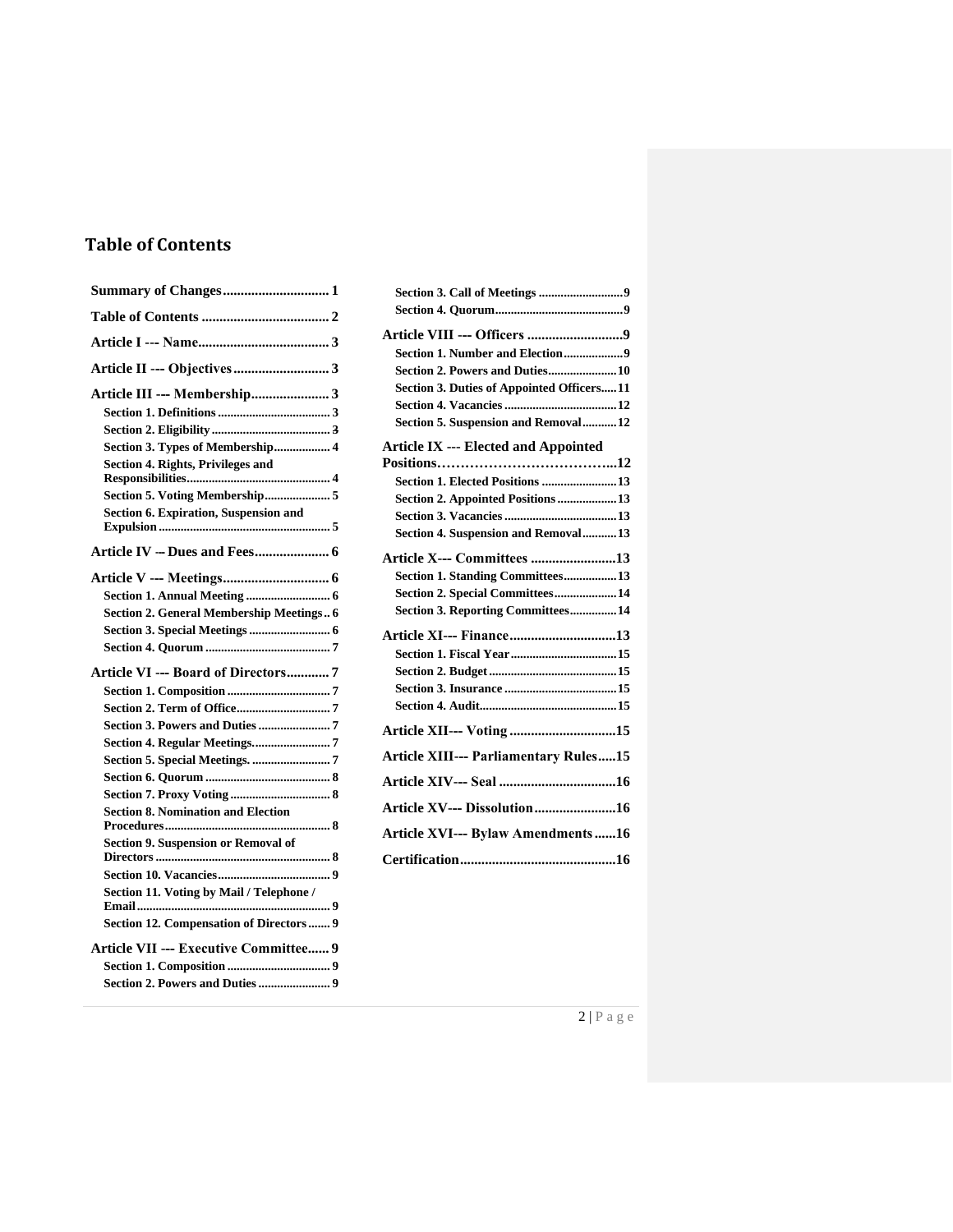# <span id="page-3-0"></span>**Article I -‐ Name**

The official name of this organization will be **"Northern Colorado Rod Gun Club, Ltd."**, hereafter referred to as the "**Club**" a nonprofit organization incorporated in the State of Colorado.

# <span id="page-3-1"></span>**Article II -‐ Objectives**

The objectives of the Club include, but are not limited to:

- 1. The encouragement of organized rifle, pistol, and shotgun and archery shooting among residents of the County of Larimer and nearby locations, with a view towards a better knowledge on the part of such persons of the safe handling and proper care of firearms, as well as improved marksmanship.
- 2. The encouragement of hunting and fishing and related activities and to further the development of those characteristics of honesty, fellowship and good sportsmanship among its members and the public in general.
- 3. The promotion and support of conservation programs and wise management of wildlife.
- 4. To foster understanding by the general public, and especially its non-hunting members, of the need for game management through regulated hunting, and to build a greater rapport between sportsmen and landowners on whose lands we would like to fish and hunt.
- 5. The promotion of the highest degree of sportsmanship and good fellowship among the membership of the Club, and the prevention of unsportsmanlike conduct.

# <span id="page-3-2"></span>**Article III -‐ Membership**

## <span id="page-3-3"></span>**Section 1. Definitions**

- A. The maximum number of Club memberships is 800 households as determined by the Larimer County non-conforming status that was established and documented in a Code Compliance File from 2006.
- B. Membership vacancies will be filled annually after completion of renewal in a method determined by the Board of Directors.
- C. The membership year of the Club will run from the first day of September of each year through the thirty-first day of August of the following year.
- D. Member in Good Standing is defined as any member having paid the required dues to the end of the current membership year and meets other requirements for membership as specified in these Bylaws.

## <span id="page-3-4"></span>**Section 2. Eligibility**

- A. Any person, 18 years of age or older who can legally possess a firearm, may become a member of the Club upon making application for the appropriate type of membership, and after paying all appropriate dues and fees, if any, as currently in effect at the time such application for membership is made. The Club reserves the right to reject an application for membership by a majority vote of the Board of Directors, for cause.
- B. Any member in good standing with the Club is entitled to renew his or her membership upon payment of all dues and fees as prescribed by the Board of Directors for each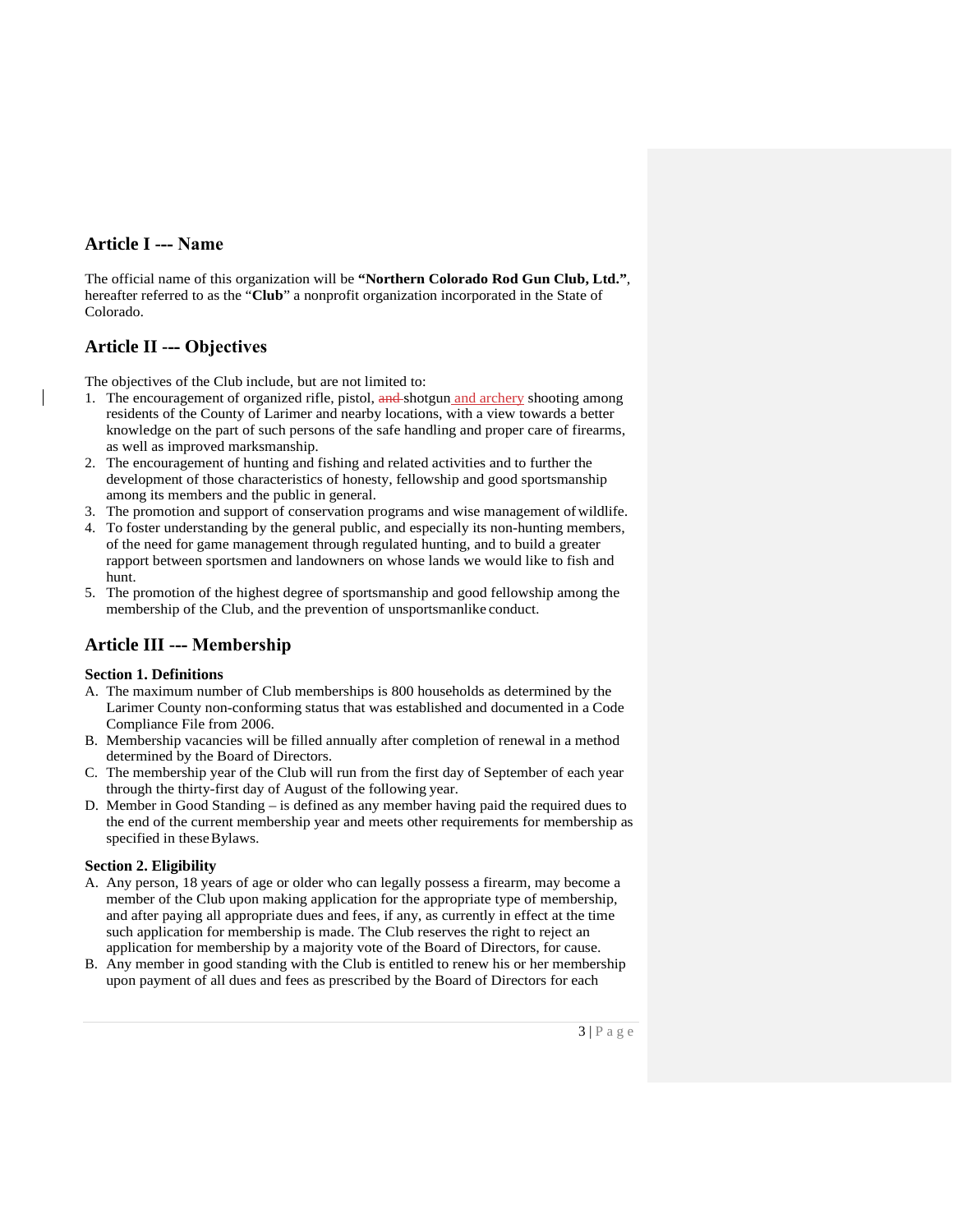membership year.

## <span id="page-4-0"></span>**Section 3. Types of Membership**

- A. The Club offers one type of membership -- a **Household membership** is offered to:
	- 1) **Adult** 18 years of age or older who can legally possess a firearm,
	- 2) Their **Spouse** as defined by Colorado law, and
	- 3) Any **children** under 18 years of age and residing in the household.
- B. The adult is designated as the **Regular member** and the spouse is designated as the **Associate member**. Children under the age of 18 must be accompanied by a badged Regular or Associate member at all times while on Club property.
- C. **Badges** are issued to Regular and Associate members who complete a waiver and agree to follow the Range Safety Rules. The Board can set additional requirements for the issuance of badges (e.g., required safety orientations for new members). Badges are non-transferable and must not be shared.
- D. **IRS Designation.** The Club a 501(c)(7) company organized for pleasure, recreation, and other nonprofitable purposes, substantially all the activities of which are for such purposes and no part of the net earnings of which inures to the benefit of any member.

#### E. **Guest Policy**

- 1) A Household membership is authorized to bring a total of twelve (12) guests per year with no more than two (2) guests per visit, per badged Regular or Associate member.
- 2) Regular and Associate members must accompany their guests at all times while on Club property.
- 3) If only one Regular or Associate member with a badge are present, then only two (2) guests can be brought at one time.
- 4) If both the Regular and Associate members with badges are present, then four (4) guests can be brought at one time.
- 5) The Regular or Associate member is responsible for ensuring that guest waivers are completed, range safety rules are followed, and guest badges are worn. Guest badges are non-transferrable and good only for one day. Subsequent visits require a new waiver and badge.
- 6) Failure to follow the guest policy constitutes a serious safety violation which may result in suspension or expulsion.

## <span id="page-4-1"></span>**Section 4. Rights, Privileges and Responsibilities**

- A. Except as otherwise provided in these Bylaws, a **Regular member** will have the right to attend and be heard at all meetings of the Club, compete in any matches or competitions sponsored by the Club for which they otherwise meet eligibility standards, and exercise such other rights and privileges as may accrue to members of this Club.
- B. A **Regular member** will have the right to vote in all matters which are put to a vote of the membership and will also have the right to hold any office of the Club for which they are otherwise eligible.
- C. An **Associate member** is entitled to all the rights, privileges and responsibilities of the Regular member with the exception of the right to vote on matters concerning the Club or to hold an electedoffice.
- D. Members must fulfill in good faith the obligations assumed by them in accordance with the current Bylaws of the Club to ensure to all members the rights and benefits of membership.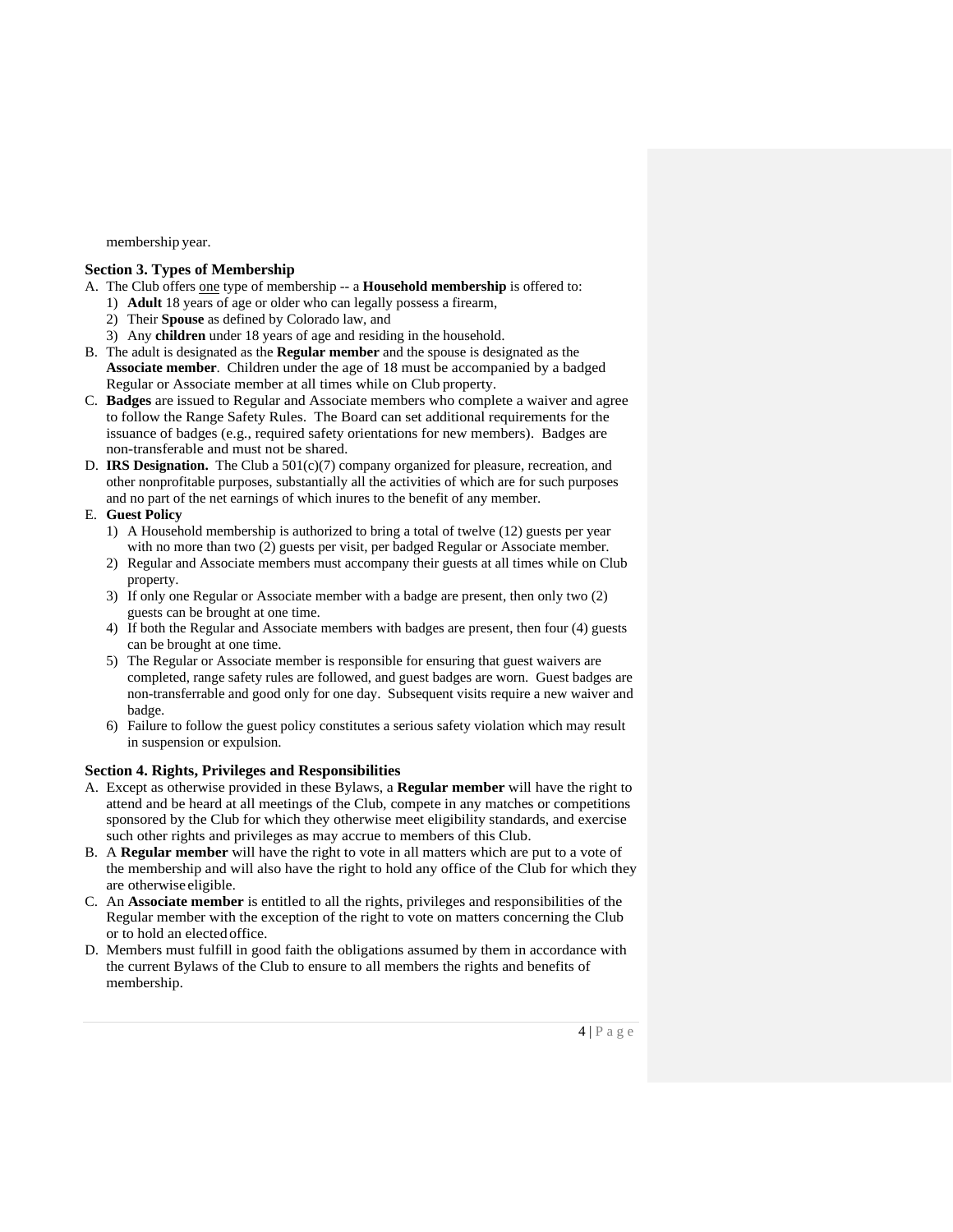- E. Members will settle their differences by peaceful means such that peace, security and safety are not jeopardized.
- F. Members will abide by the rules of the Club as set forth in the Bylaws, Standard Operating Procedures, Range Safety Rules, Membership Requirements and actions taken by the Board of Directors on behalf of theClub.
- G. All members of the club are equally responsible for the continued care and maintenance of the Range Facilities. As such it is expected that one or more members from each Household membership shall participate in at least one scheduled Range Cleanup or Maintenance activity during the year.

# <span id="page-5-0"></span>**Section 5. Voting Membership**

The Regular member of a Household membership will be entitled to cast one vote on any matter which may come before any meeting of the Club Membership. All voting will be done in person, and not by proxy. Members who are in arrears on any payments to the Club are ineligible to vote. Proxy voting is prohibited.

# <span id="page-5-1"></span>**Section 6. Expiration, Suspension and Expulsion**

- A. Membership in the Club will automatically terminate on September 1st, unless renewed.
- B. A member may be suspended or expelled from membership in the Club by a majority vote of the Board of Directors, for cause, which include:
	- 1) Violation of the Bylaws of the Club
	- 2) Violation of Standard Operating Procedures
	- 3) Violation of the Range Safety Rules
	- 4) Intentional damage to Club property
- C. Charges against a member may be brought by any member of the Club in good standing and must be made in writing (email preferred), with supporting documents, if any, attached. Charges should be submitted to the attention of the Vice President.
- D. Upon receipt of the charges, the Vice President will:
	- 1) Schedule a hearing with the Disciplinary Committee within 15 days.
	- 2) Notify the member of the hearing, together with the charges which are thought to merit such action, via email, telephone or certified mail.
	- 3) Chair the hearing and allow the member to confront his/her accusers, examine witnesses, and present evidence bearing on the charges.
- E. At the completion of the hearing, the Disciplinary Committee will either affirm or reject the charges. If the charges are affirmed, the Vice President will add the case to the agenda for the next meeting of the Board of Directors. If the charges are rejected, no further action is required.
- F. At the next meeting of the Board of Directors and after hearing a brief summary from the Vice President on the facts of the case, the Board may suspend or expel the member or impose some lesser penalty.
- G. The Vice President will notify the member of the Board's decision within 7 days via email, telephone or certified mail.
- H. Any member expelled by the Board of Directors may appeal to the full membership of the Club.
	- 1) Such appeal must be made in writing to the attention of the Secretary who will notify the President. The President will call a special meeting of the Club for the purpose of acting on the appeal. The Secretary will give at least 15 days notice in writing of the special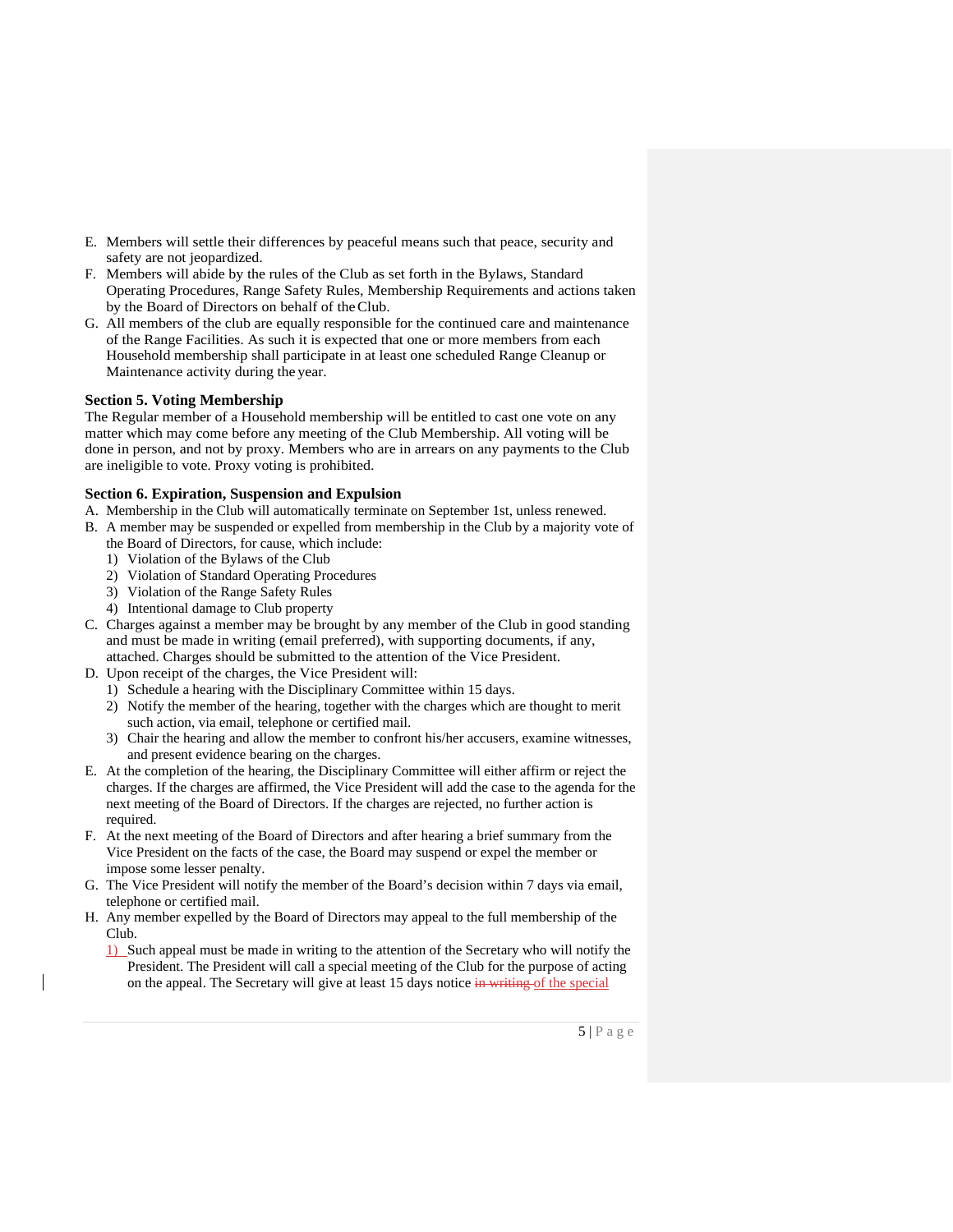meeting to all members of the Club in good standing, stating the date/time, place and reason for the special meeting. Notice will be provided via email to those members who have provided an email address and via writing to those members who have not provided an email address.

- 1)2) At that special meeting, the Secretary will read the original charges and supporting affidavits, read or display accompanying exhibits, and read the portion of the minutes applicable to the charges and hearing of the Board of Directors at which the charges were heard and acted upon.
- 2)3) A full hearing will be given the Accuser and Accused.
- 3)4) A vote will be taken by written ballot of the voting members present and a two thirds majority vote will be required to reverse the action of the Board of Directors.

# <span id="page-6-0"></span>**Article IV -‐ Dues and Fees**

- A. Annual dues will be established by the Board of Directors no later than the Board of Directors meeting immediately preceding the Annual Meeting. The dues for the following membership year are to be announced at the Annual Meeting and by mail at the time the membership renewal applications are issued.
- B. Annual dues and fees for current members are due between July 1st and 31st of each year and must be received no later than July 31st of the current year. Current members who fail to meet this deadline will forfeit their membership. New members making initial application for membership must pay dues in the amount of the membership year. The Club does not prorate any dues or fees for any reason.

# <span id="page-6-1"></span>**Article V -‐ Meetings**

# <span id="page-6-2"></span>**Section 1. Annual Meeting**

The annual meeting of the Club may be conducted at the regularly scheduled general membership meeting for the month of July. Notice of nominations for elected positions will be given during the Annual Meeting. Nominations from the floor will be accepted. Dues for the following membership year will be announced at the Annual Meeting. The Annual Meeting is open to all members of the Club.

## <span id="page-6-3"></span>**Section 2. General Membership Meetings**

General membership meetings of the Club may be held quarterly. Programs of entertainment/education may be held during the conduct of each general membership meeting.

# <span id="page-6-4"></span>**Section 3. Special Meetings**

Special meetings of the membership of the Club may be held at any time upon the call of the Board of Directors, or upon demand in writing stating the object of the proposed meeting and signed by not less than 20% of the members entitled to vote. The President of the Club will preside over the opening and closing of the special meeting, but will turn the conduct of the meeting over to the individual(s) calling for the Special Meeting. The time and place of the meeting will be fixed by the Board of Directors. Notice of the time, place, and objective of the special meeting will be given to all officers and members in good standing in writing not less than 15 days prior to the date fixed for the holding of the meeting. Notice will be provided via email to those members who have provided an email address and via writing to

**Formatted:** Font: (Default) Times New Roman, 12 pt, Font color: Auto

**Formatted:** No bullets or numbering

**Formatted:** Font: (Default) Times New Roman, 12 pt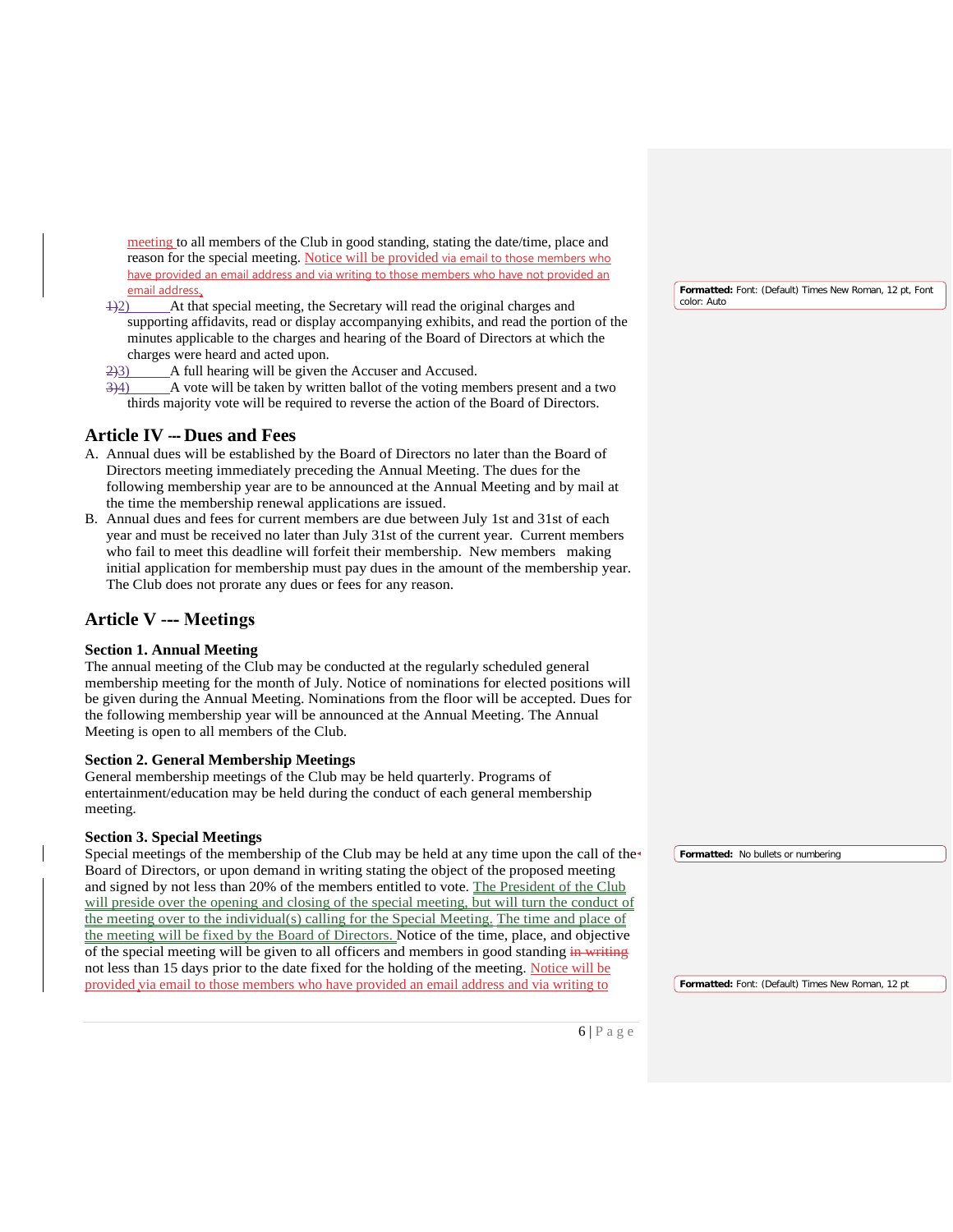those members who have not provided an email address.

The time and place of the meeting will be fixed by the Be the Club will preside over the opening and closing of the special meeting, but will turn the conduct of the meeting over to the individual(s) calling for the Special Meeting.

## <span id="page-7-0"></span>**Section 4. Quorum**

Any and all voting members present at any Annual, Special or General Membership meeting will constitute a quorum.

# <span id="page-7-1"></span>**Article VI -‐ Board of Directors**

# <span id="page-7-2"></span>**Section 1. Composition**

- A. The Board of Directors shall be members in good standing, elected as provided in this Article from among the members entitled to vote.
- B. The Board of Directors will consist of:
	- 1) A President, Vice President, Secretary, Treasurer, Range Master and three atlarge Board Members elected by the membership at, or immediately following, the Annual meeting.
	- 2) The Chairperson of each Shooting Discipline as confirmed by the Board of **Directors**

## <span id="page-7-3"></span>**Section 2. Term of Office**

The term of office of a Director will be three years, or until his/her successor is elected and qualified, however, that in the first election of Directors conducted pursuant to these Bylaws, one third of the Directors will be elected to terms of one year, one third will be elected to terms of two years, and one third will be elected to terms of three years. The terms thereafter are arranged so that one third of the board must stand for election each year.

## <span id="page-7-4"></span>**Section 3. Powers and Duties**

- A. The governing body of this Club will be the Board of Directors. The Board of Directors will have supervision, control, and direction of the affairs of the Club, its committees and publication; will determine its policies or changes therein; will actively prosecute its objectives; and supervise disbursement of its funds.
- B. The Board may adopt such rules and regulations for the conduct of its business as will be deemed advisable, and may, in the execution of the powers granted, delegate certain of its authority to the Executive Committee.
- C. Board authorization is required for anyone besides the Treasurer to withdraw funds by check and/or electronic draft for the payment of such bills as approved by the Board of Directors.

# <span id="page-7-5"></span>**Section 4. Regular Meetings.**

The Board of Directors will meet to transact the business of the Club not less than monthly, proper notice being given.

## <span id="page-7-6"></span>**Section 5. Special Meetings.**

Special meetings of the Board of Directors may be called by the President, or by signed petition of not less than one-third of the Directors, which petition will state the matters to be considered at said meeting. The President will determine the time and place of such special meetings.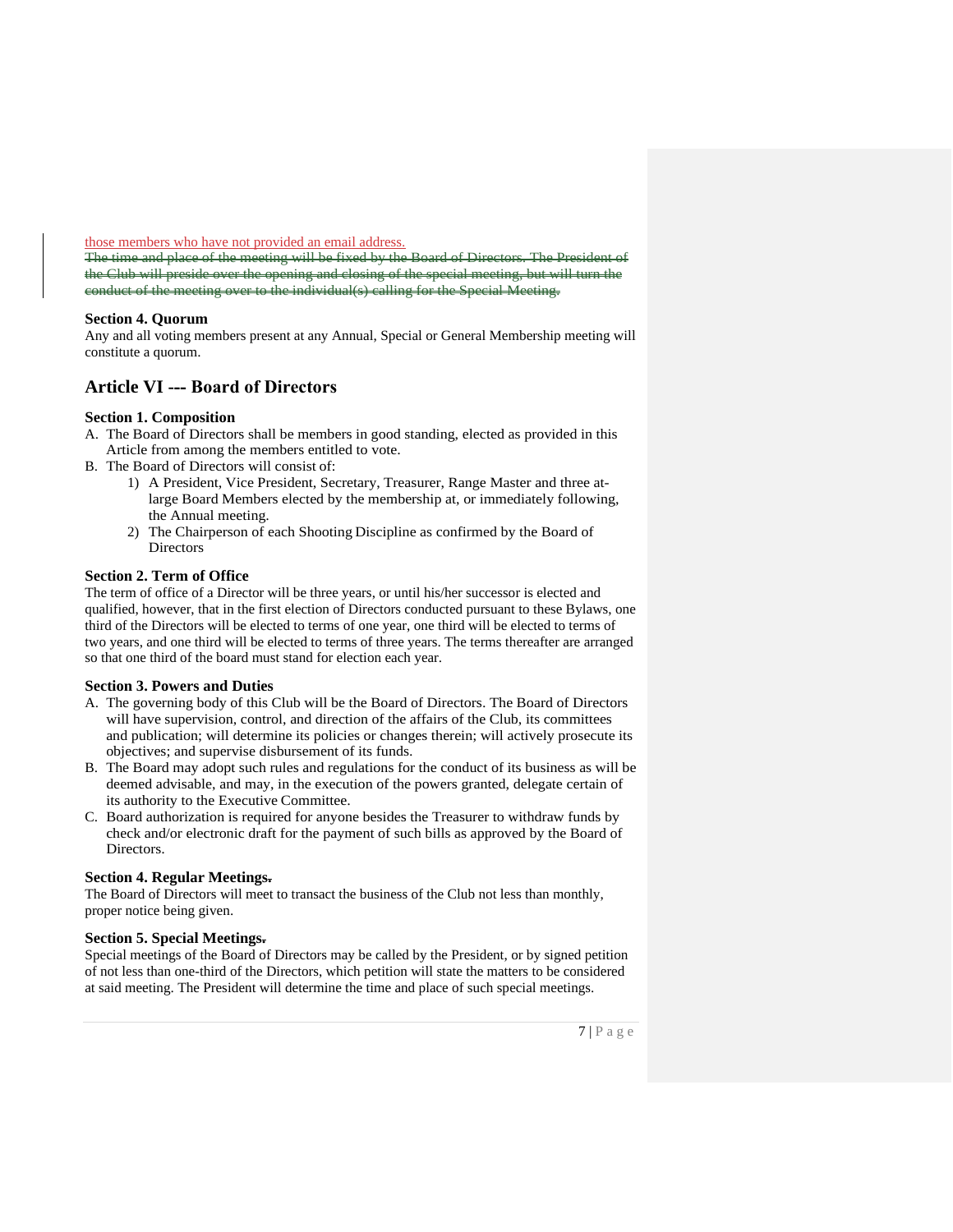#### <span id="page-8-0"></span>**Section 6. Quorum**

At all meetings of the Board of Directors, at least 50% of the executive board and at least one board member from the remaining board members will constitute a quorum, for the conducting of business.

## <span id="page-8-1"></span>**Section 7. Proxy Voting**

All votes at meetings of the Board of Directors will be cast in person and not in proxy. This does not prohibit the taking of mail/ telephone/ email ballots as hereinafter described.

#### <span id="page-8-2"></span>**Section 8. Nomination and Election Procedures**

- A. The President will appoint with Board confirmation a Nominating Committee of three members of the Board of Directors. It will be the responsibility of the Nomination Committee to present nominees for all vacancies on the Board of Directors to the voting membership at the Annual Meeting.
	- 1) Nominations from the floor of the Annual Meeting may be made, provided that the specific vacancy(s) for which the nomination is made are included in the nomination.
	- 2) In the event of nominations from the floor, balloting will take place between nominees for each contested vacancy.
	- 3) Nominees for uncontested vacancies will be declared elected by unanimous ballot.
- B. Directors will be elected by a majority vote of those members entitled to vote who are present and voting at the Annual Meeting. All voting will be done by secret ballot.
- C. Alternate Voting Procedure.
	- 1) Ballots will be prepared by the Secretary and mailed to every Club member entitled to vote. Such ballots will be serialized and specific for each votingmember.
	- 2) Completed ballots must be signed by the Member and returned to the Secretary as instructed. All ballots must be postmarked prior to the expirations date printed on the ballot.
		- a. Unsigned ballots will be voided.
		- b. Ballots postmarked after the specified deadline will be voided.
		- c. Ballots with more than one selection for a specific office will be considered a vote cast in error and will not be counted for the Office where more than one selection was made. Selections made and/or votes cast, correctly on the specific ballot in question will be counted.
	- 3) Ballots will be counted by the Election Committee, which will inform the President and Secretary of the outcome of the election.
- D. The outcome of the election will be either:
	- 1) Announced to the membership immediately at the conclusion of the counting of the ballots if the elections takes place at a Club meeting;
	- 2) Printed in the next issue of the Club's publication;
	- 3) Announced at the next meeting of the Club;
	- 4) Mailed to all members of the Club; or
	- 5) Posted on the Club's website.

## <span id="page-8-3"></span>**Section 9. Suspension or Removal of Directors**

The Board of Directors may, at its discretion and by affirmative vote of two-thirds of its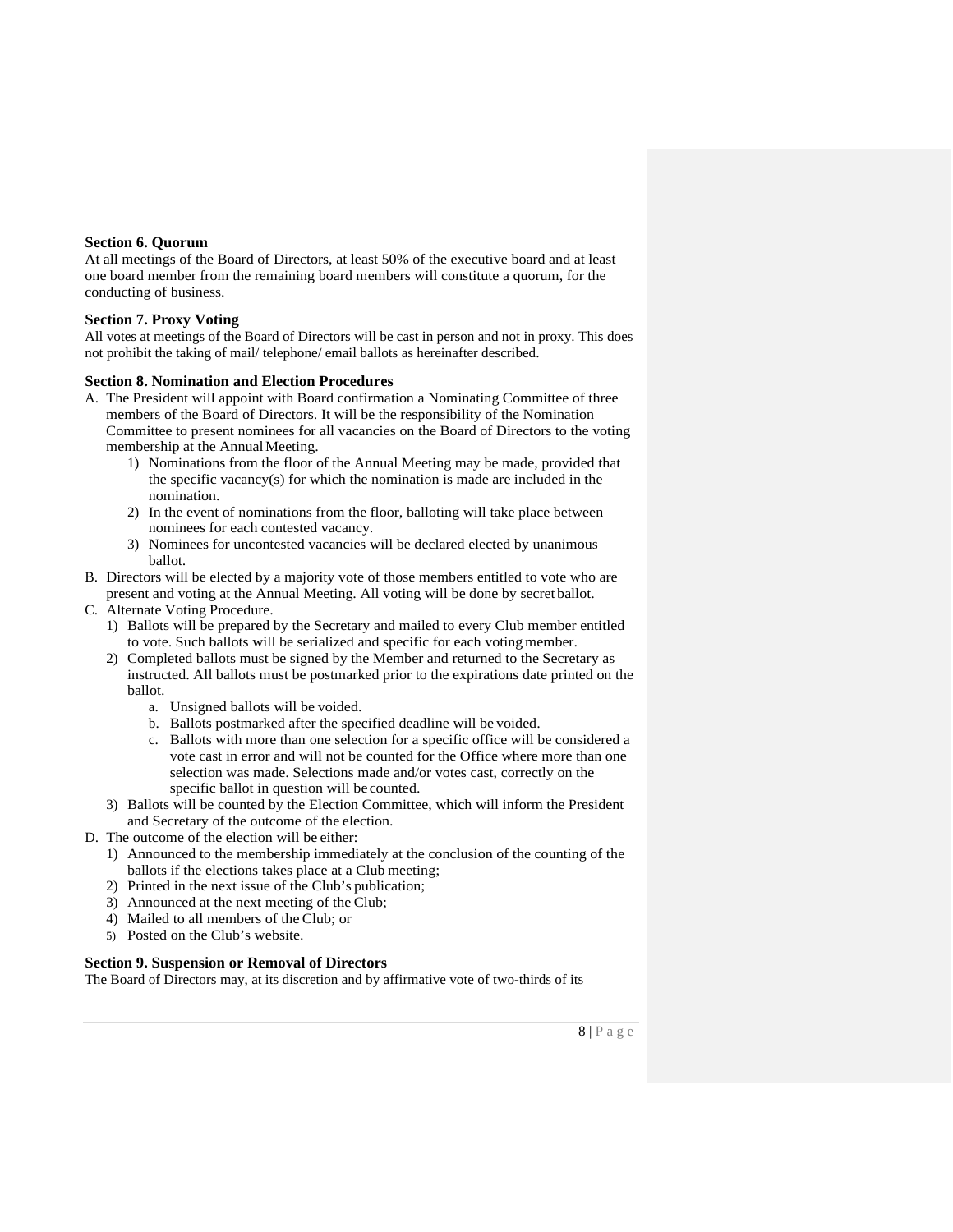members, suspend or remove any Director for cause.

## <span id="page-9-0"></span>**Section 10. Vacancies**

Vacancies, which occur on the Board of Directors, will be filled by appointment of the President, with the concurrence of the Board, until the next regular election of Directors, at which time an individual may be elected to complete the unexpired term of office.

# <span id="page-9-1"></span>**Section 11. Voting by Mail / Telephone / Email**

When authorized by the President, action taken by a mail / telephone / email ballot of the members of the Board of Directors, in which a majority of the Directors, in writing, are in agreement, will constitute a valid action of the Board if reported at the next regular meeting of such Board.

# <span id="page-9-2"></span>**Section 12. Compensation of Directors**

No Director will receive any salary. All such persons will be entitled to reimbursement for expenses incurred on behalf of the Club, to such extents as may be authorized or approved by the Board of Directors.

# <span id="page-9-3"></span>**Article VII -‐ Executive Committee**

## <span id="page-9-4"></span>**Section 1. Composition**

The Executive Committee will consist of the President, Vice President, Secretary, Treasurer, and the Range Master.

## <span id="page-9-5"></span>**Section 2. Powers and Duties**

The Executive Committee may act in place and stead of the Board of Directors between Board meetings on all matters, except those specially reserved to the Board by law or these Bylaws, pursuant to delegation of authority to such Committee by the Board of Directors. All actions of the Executive Committee will be reported to the Board for ratification at the next regular meeting of the Board.

## <span id="page-9-6"></span>**Section 3. Call of Meetings**

There will be no regularly scheduled meetings of the Executive Committee. The executive Committee will meet upon the call of the President, proper notice being given.

## <span id="page-9-7"></span>**Section 4. Quorum**

Four members of the Executive Committee will constitute a quorum for the conducting of business.

# <span id="page-9-8"></span>**Article VIII -‐ Officers**

# <span id="page-9-9"></span>**Section 1. Number and Election**

The Officers of the Club will consist of a President, Vice President, Secretary and Treasurer elected from and by all the members eligible to vote. The Board of Directors may establish other appointed offices, as it deems necessary to expedite the conduct of the affairs of the Club. The Board of Directors, by majority vote at any regular or special meeting of the Board, will have the power to appoint a member of the Club, in good standing, to fill any of the appointed positions created by the Board, which may include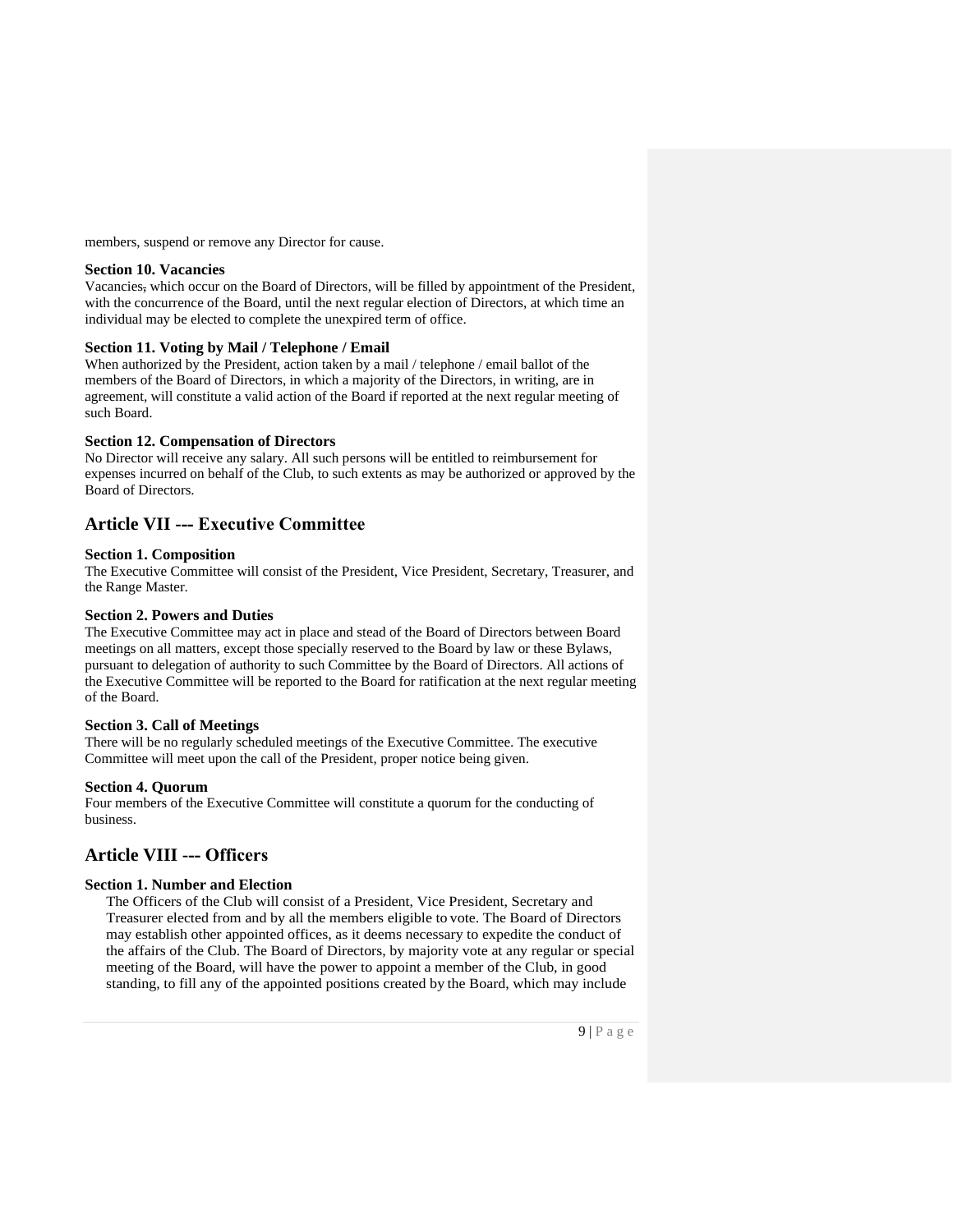but not be limited to Sergeant-At-Arms, Chief Instructor, Chief Range Safety Officer and Program Chairman.

# <span id="page-10-0"></span>**Section 2. Powers and Duties**

## A. The **President**:

- 1) Will serve as Chairperson of the Board of Directors and the Executive Committee and will preside at all meetings thereof and at all meetings of themembers.
- 2) Will serve as an ex-officio member of all committees except the Nominating Committee.
- 3) Make all appointments of standing and special committees and the chairpersons thereof, except for Shooting Discipline Committees, subject to confirmation by the Board of Directors.
- 4) At the Annual Meeting of the Club and at such other times as is deemed proper, the President will communicate to the members such matters and make such recommendations to promote the welfare and increase the usefulness of theClub.
- 5) Will perform all such other duties as usually pertain to his office, or which will be assigned by the Board of Directors.

# B. The **Vice-President**:

- 1) Perform the duties of the President in their absence, or at his/her their request, or in the event of their inability or refusal to act.
- 2) In case a vacancy will occur in the office of the President the Vice President will become President and will serve the balance of the term.
- 3) Chair the Disciplinary Committee.
- 4) Will perform all such other duties as will be assigned by the President or the Board of Directors.

# C. The **Secretary**:

- 1) Will attend and keep minutes of all meetings of the Club, the Board of Directors, and the Executive Committee.
- 2) Will see that all notices are given in accordance with the provisions of State law and these Bylaws.
- 3) Notify all members in good standing of special and annual meetings.
- 4) Conduct all official correspondence of the Club and preparation and forwarding of all reports required of the Club.
- 5) Be the custodian of all books, minutes, and records of the Club, except the Treasurer's books of accounts, and the Corporate Seal, and will attest to all official documents and resolutions of the Club.
- 6) The Secretary or their agent will receive all applications for membership in theClub.
- 7) Will be responsible for the collection of all dues, fees, and assessments and will remit the same promptly to the Treasurer, obtaining a receipt therefore.
- 8) Will be responsible for issuing all membership credentials as may be required by these Bylaws and as directed by the Board of Directors.
- 9) Will be responsible for maintaining an accurate roster of all current members in good standing, including their mailing addresses and such other information as may be required by the Board.
- 10) Will be responsible for renewing Club affiliation annually with National, State and private associations that the Board of Directors or General Membership votes to maintain.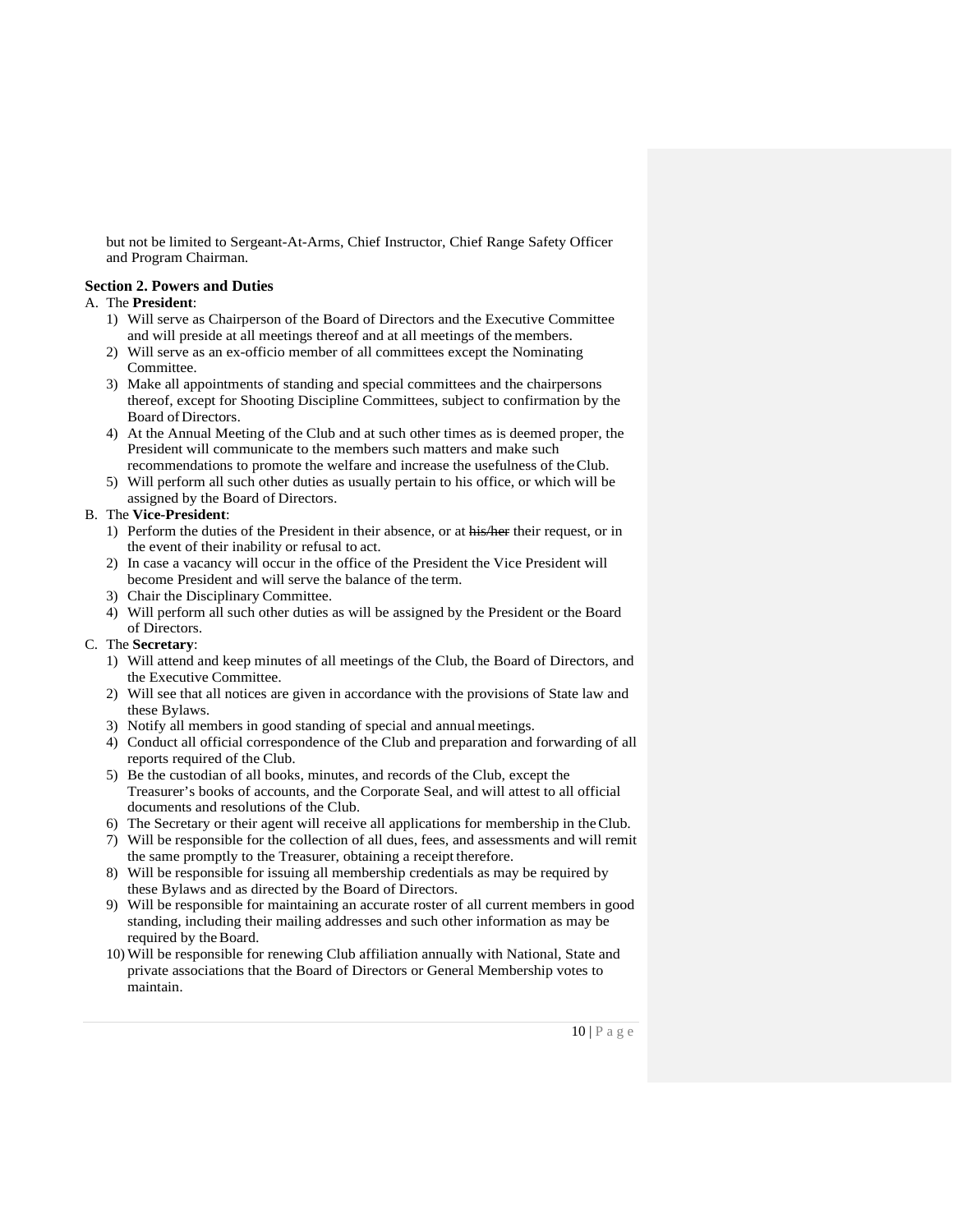#### D. The **Treasurer**:

- 1) Receive, have in charge, and be responsible for all money, bills, notes, bonds, and like property belonging to the Club.
- 2) Will establish and maintain proper accounting standards for the handling of the Club's funds and will be responsible for the keeping of the funds in such banks, other financial institutions, and/or investment media as will be determined by the Board of Directors.
- 3) Will report on the financial condition of the Club at all meetings of the Board of Directors, at the Annual Meeting, and at such other occasions as called upon to do so by the President.
- 4) Be responsible for assisting a firm of Certified Public Accountants selected by the Board of Directors in the conduct of an annual audit/review of the Club's books of account.
- 5) The Treasurer will prepare a statement of financial condition as of the close of each fiscal year, as may be established by the Board of Directors, and will furnish a copy of such statement, together with the certificate of audits, to each member of the Board of Directors.
- 6) At the expiration of his/her term of office, the Treasurer will promptly deliver over to his/her successor all books, money and other property of the Club in his/her charge, or, in the absence of a successor, they will deliver such properties over to the President.
- 7) Will serve as the Chairperson of the Budget and Finance Committee and will perform such other duties as may be assigned by the President or the Board of Directors.
- 8) Withdraw funds by check or electronic draft for the payment of such bills as approved by the Board of Directors.

# **Section 4. Vacancies**

In the event of a vacancy in any office other than President, the vacancy will be filled by majority vote of the Board of Directors.

# **Section 5. Suspension and Removal**

An officer may be suspended or removed from office, for cause, by a two-thirds majority vote of the Board of Directors; provided, however, that no vote on such suspension or removal will be taken until the Secretary will have caused notice to be served upon the accused officer, stating the nature of the charges thought to merit suspension or removal, and giving the accused an opportunity to request a hearing on the charges before the Board. If such a hearing is requested, it will be conducted in the same manner as specified in Article III Section 6 of these Bylaws. Any such suspension or removal from office will have no effect upon the officer's status as a member of the Club.

## <span id="page-11-0"></span>**Article IX -‐ Elected and Appointed Positions**

**Section 1. Elected Positions**

A. Range Master: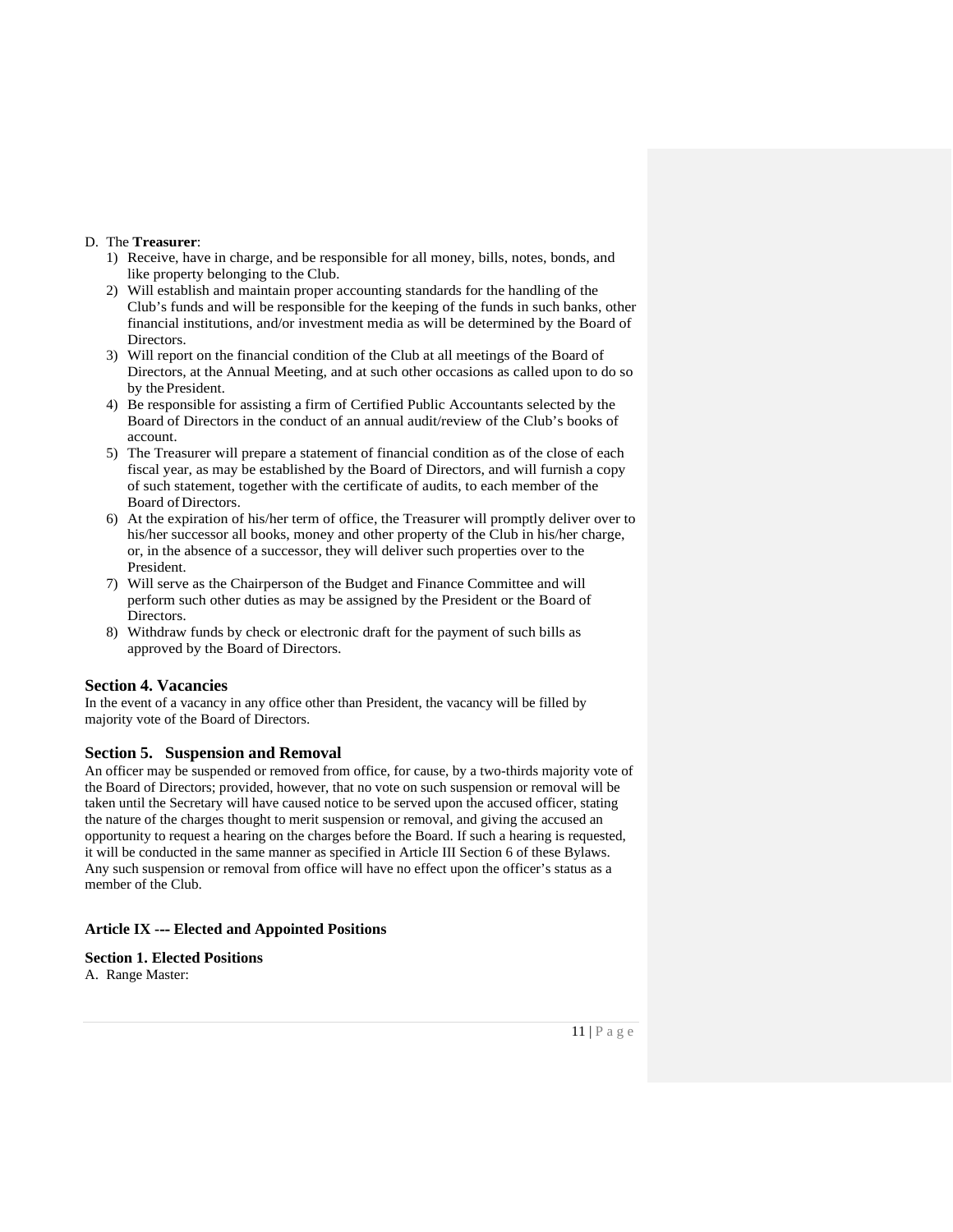- 1) Maintains the range facility
- 2) Schedules cleanup days and times
- 3) Schedules subcontractors for Club maintenance and installation projects
- 5) Maintains key and lock access to all Club facilities and equipment to ensure that only legal items are safely stored on site
- 6) Makes sure all materials are inventoried for insurance purposes

B. At-Large:

Unlike other executive board leadership such as a president or treasurer, a member At-Large doesn't have a specific role. A member At-Large serves as a liaison to the general membership. Duties change as defined in organization bylaws or as needed to fulfill board requirements and address overall organizational goals.

# **Section 2. Appointed Positions**

## A. The **Sergeant-at-Arms**:

- 1) Maintain good order and proper decorum at all meetings of the General Membership and Board of Directors.
- 2) Perform other duties as assigned by the President or Board of Directors.

#### B. The **Chief Range Safety Officer**:

- 1) Be responsible for the Range Safety Officer program to include education and certification of Range Safety Officers.
- 2) Be responsible for the oversight, coordination, and applicant process for NCRGC Instructor Program and provide monthly reports to the Board of Directors.
- 3) Be responsible for the overall safety of all range facilities, activities, and events.

## <span id="page-12-0"></span>C. **Discipline Chair**:

The Discipline Chair is responsible for the administration, organization and safety of their specific discipline events.

Requirements:

- 1) RSO Certified
- 2) Maintain discipline finances providing regular resports to the Treasurer and Board of Directors
- 3) Develop discipline specific SOP's
- 4) Maintain and inventory discipline assets
- 5) Regularly attend monthly Board meetings.

## **Section 3. Vacancies**

In the event of a vacancy in any office other than President, the vacancy will be filled by majority vote of the Board of Directors.

## <span id="page-12-1"></span>**Section 4. Suspension and Removal**

An officer may be suspended or removed from office, for cause, by a two-thirds majority vote of the Board of Directors; provided, however, that no vote on such suspension or removal will be taken until the Secretary will have caused notice to be served upon the accused officer, stating the nature of the charges thought to merit suspension or removal, and giving the accused an opportunity to request a hearing on the charges before the Board. If such a hearing is requested, it will be conducted in the same manner as specified in Article III Section 6 of these Bylaws.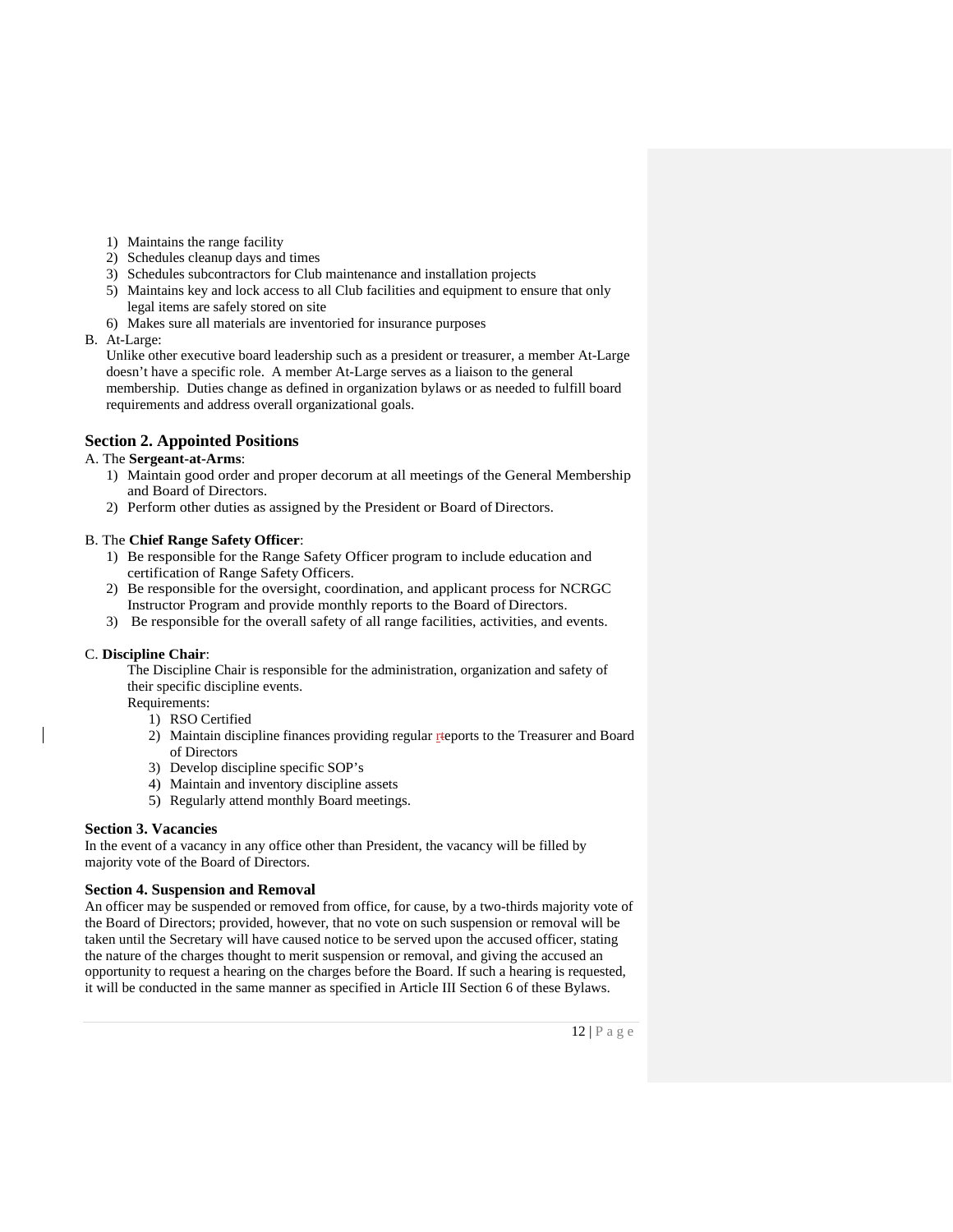Any such suspension or removal from office will have no effect upon the officer's status as a member of the Club.

# <span id="page-13-3"></span>**Article X -‐ Committees**

## <span id="page-13-0"></span>**Section 1. Standing Committees**

- A. Nominating
- B. Executive
- C. Membership
- D. Disciplinary

# <span id="page-13-1"></span>**Section 2. Special Committees**

The President will establish such special committees as is deemed necessary for the conduct of the affairs of the Club and will appoint the members thereof, with the confirmation of the Board of Directors.

## <span id="page-13-2"></span>**Section 3. Reporting Committees**

At least once each year, every standing committee will submit a written report through the Secretary of the Club to the Board and will report at such other times as may be requested by the President. Each special committee will report at such time and place as may be specified by the President or the Board of Directors. Committees may also make written reports and recommendations to the Board of Directors of Executive Committee at any regular or special meeting.

# <span id="page-13-4"></span>**Article XI -‐ Indemnification**

## **Section 1. Obligation to Indemnify**

A. The Club shall indemnify any person who was or is a party, or is threatened to be made a party, to any threatened, pending or completed action, suit or proceeding, whether civil, criminal, administrative or investigative; by reason of the fact that the person is or was a director, officer or committee member of the Club; provided the person is or was serving at the request of the Club in such capacity; and provided that the person:

- 1) acted in good faith, and;
- 2) in a manner that the person reasonably believed to be in the best interests of the Club, and;
- 3) with respect to any claimed criminal action or proceeding, had no reasonable cause to believe the conduct was unlawful.

The determination of any action, suit or proceeding by judgment, order, settlement or conviction, or upon a plea of nolo contendere or its equivalent, shall not of itself create a presumption that the person did not act in good faith and in a manner reasonably believed to be in the best interests of the Club and, with respect to any criminal action or proceeding, had no reasonable cause to believe the conduct was unlawful. The President

**Formatted:** Indent: Left: 0", Numbered + Level: 1 + Numbering Style: A, B, C, … + Start at: 1 + Alignment: Left + Aligned at: 0.25" + Indent at: 0.5"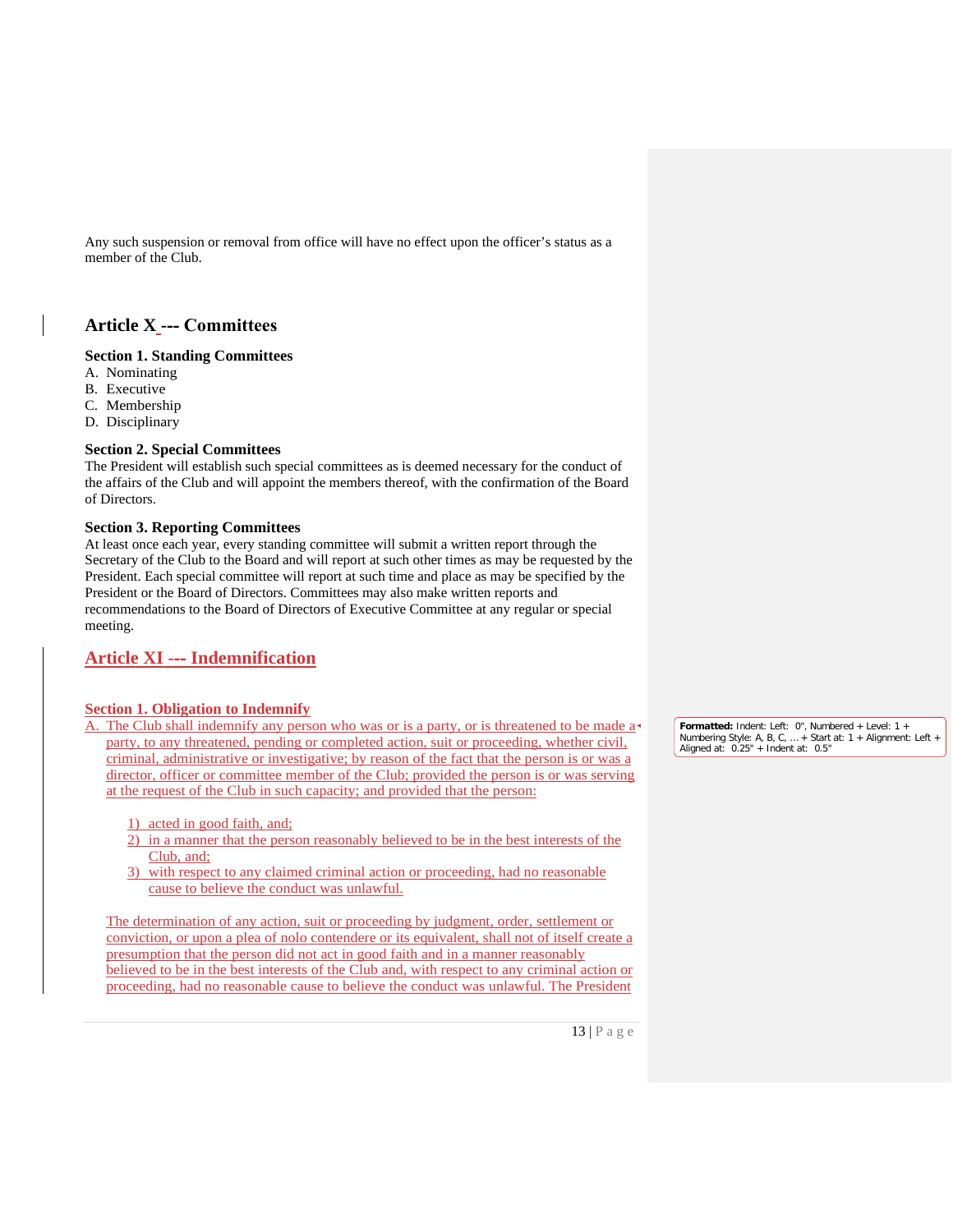will appoint with Board confirmation a Nominating Committee of three members of the Board of Directors. It will be the responsibility of the Nomination Committee to present nominees for all vacancies on the Board of Directors to the voting membership at the Annual Meeting.

- B. Notwithstanding anything in subsection (a) above, unless a court of competent jurisdiction determines that, in view of all circumstances of the case, the person is fairly and reasonably entitled to expenses, no indemnification shall be made:
	- 1) In connection with a proceeding by or in the right of the Club, where the person has been adjudged to be liable to the Club; or
	- 2) In connection with any other proceeding charging that the person received an improper personal benefit, whether or not involving action in an official capacity, the person has been adjudged liable on the basis the person received an improper personal benefit.
- C. To the extent that the person has been wholly successful on the merits in defense of any action, suit or proceeding as described above, the person shall be indemnified against actual and reasonable expenses (including expert witness fees, attorney fees and costs) incurred in connection with the action, suit or proceeding.

# **Section 2. Determination Required**

- A. The Board of Directors shall determine whether the person requesting indemnification has met the applicable standard of conduct set forth above. The determination shall be made by the Board of Directors by a majority vote of a quorum consisting of those members of the Board of Directors who were not parties to the action suit or proceeding.
- B. If a quorum cannot be obtained as contemplated above or if a quorum has been obtained and the Board so directs, a determination may be made, at the discretion of the Board, by:
	- 1) independent legal counsel selected by a majority of the full Board; or
	- 2) by the voting members, but voting members who are also at the same time seeking indemnification may not vote on the determination.

# **Section 3. Payment in Advance of Final Disposition**

The Club shall pay for or reimburse the reasonable expenses as described above in advance of final disposition of the action, suit or proceeding if the person requesting indemnification provides the Board of Directors with:

- A. A written affirmation of that person's good faith belief that he or she has met the standard of conduct described above and;
- B. A written statement that the person shall repay the advance if it is ultimately determined that he or she did not meet the standard of conduct described above.

# **Section 4. No Limitation of Rights**

**Formatted:** Indent: Left: 0.25", No bullets or numbering

**Formatted:** Indent: Left: 0", Numbered + Level: 1 + Numbering Style: A, B, C, … + Start at: 1 + Alignment: Left + Aligned at: 0.25" + Indent at: 0.5"

**Formatted:** Numbered + Level: 2 + Numbering Style: 1, 2,  $3, ...$  + Start at: 1 + Alignment: Left + Aligned at:  $0.75"$  + Indent at: 1"

14 | Page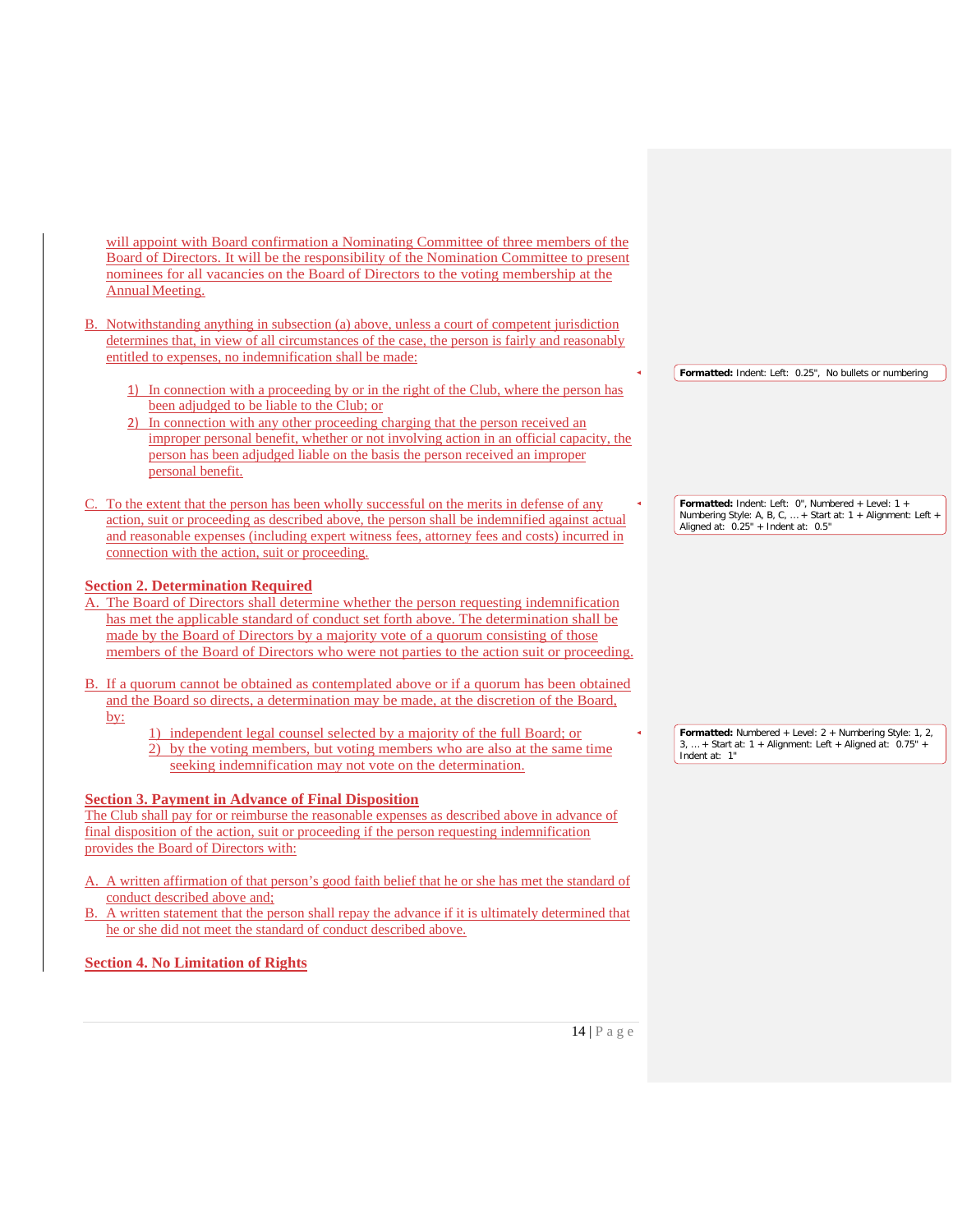The indemnification provided in this Article shall not be deemed exclusive of nor a limitation upon any other rights to which those indemnified may be entitled under any bylaw, agreement, vote of the Members or disinterested members of the Board of Directors, or otherwise, nor by any rights which are granted pursuant to C.R.S. §38-33.3-101, *et seq*., and the Colorado Revised Nonprofit Corporation Act, as those statutes may be amended from time to time.

#### **Section 5. Directors and Officers Insurance**

The Club shall purchase and maintain insurance on behalf of any person who is or was a member of the Board of Directors, the manager, committee members, or anyone acting at the direction of the Board, covering defense and liability expenses arising out of any action, suit or proceeding asserted against the person by virtue of the person's actions on behalf of the Club or at the direction of the Board, whether or not the Club would have the power to indemnify the person against liability under provisions of this Article.

# **Article XII -‐ Finance**

## <span id="page-15-0"></span>**Section 1. Fiscal Year**

The fiscal year of the Club shall be determined by the Board.

#### <span id="page-15-1"></span>**Section 2. Budget**

With recommendations from the Treasurer and/or Budget and Finance committee, the Board will adopt in advance of the next fiscal period an annual operating budget covering all activities of the Club.

#### <span id="page-15-2"></span>**Section 3. Insurance**

The Club shall carry General Liability and Directors & Officers insurance at a minimum and any other insurance required by the Board of Directors. The amounts of insurance are to be determined by the Board, and the expense of obtaining said insurance will be borne by the Club.

#### <span id="page-15-3"></span>**Section 4. Audit**

The accounts of the Club will be audited/reviewed not less often than annually by a Certified Public Accountant selected by the Board of Directors, who will provide a report to the Board.

# <span id="page-15-4"></span>**Article XIII -‐ Voting**

Voting on motions or other business before the General Membership not specifically covered elsewhere in these Bylaws will be governed as follows:

- A. Decisions of the General Membership will be decided by a show of hands or other means as required by the President or other officer presiding over themeeting.
- B. A simple majority of the votes cast is required to pass on the motion or approve the business presently before the membership.

# <span id="page-15-5"></span>**Article XIVII -‐ Parliamentary Rules**

Roberts Rules of Order, Newly Revised, or any subsequent revision thereof, will govern the deliberations at all meetings of members, the Board of Directors, and the Executive Committee,